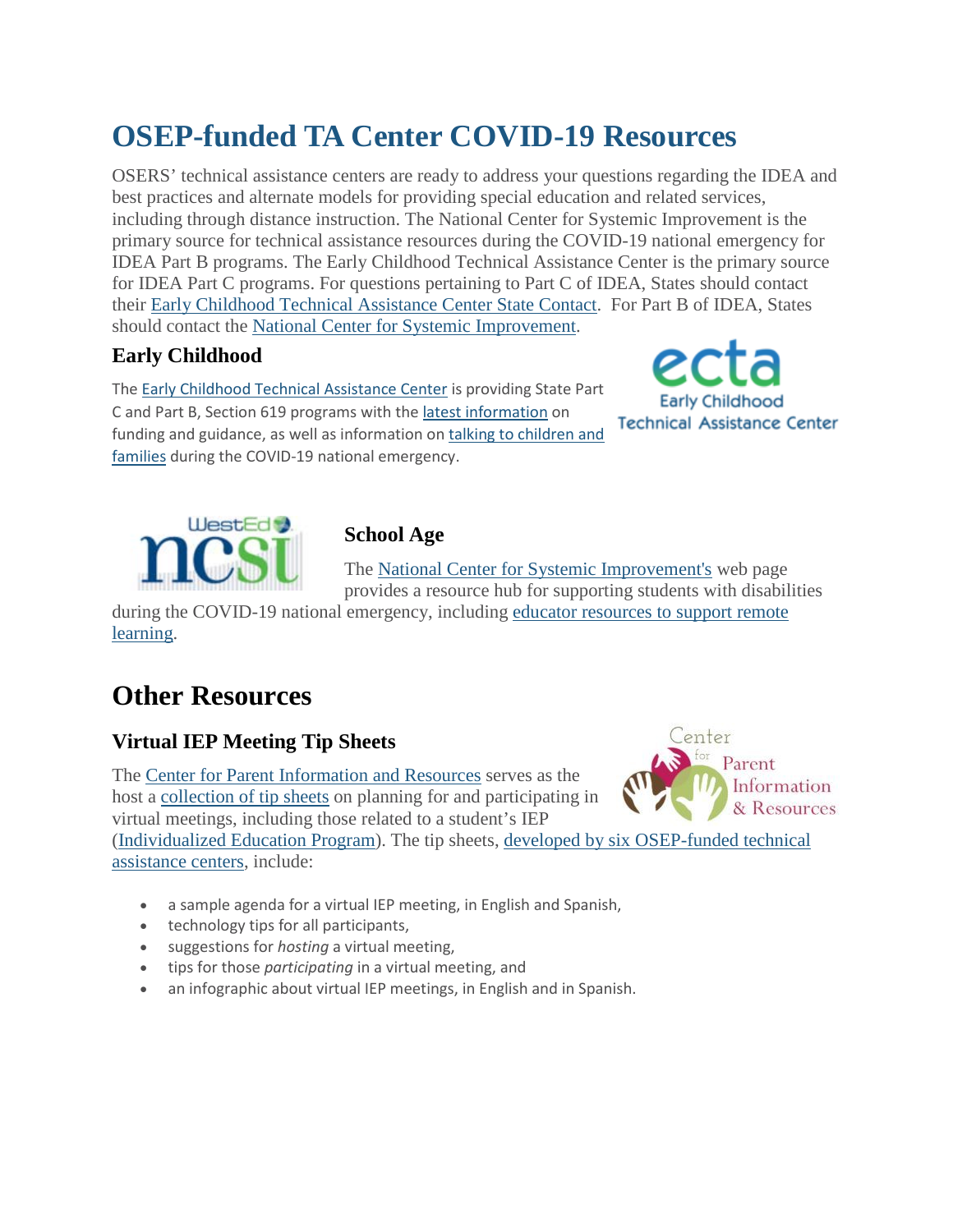

# **Proficient Communicators Who Are Deaf-Blind**

The [National Center on Deaf-Blindness](https://protect-us.mimecast.com/s/WvLeCER2kNI1xkvzcwx2ePR?domain=lnks.gd) has compiled and organized [Resources](https://protect-us.mimecast.com/s/7YtKCG62mPTW42DPu7rh42f?domain=lnks.gd)  [for Providing Technical Assistance During the COVID-19 Pandemic.](https://protect-us.mimecast.com/s/7YtKCG62mPTW42DPu7rh42f?domain=lnks.gd) It covers OSEP guidance, distance TA, resources for families and service providers, and online learning for proficient communicators who are deaf-blind. The page is

being regularly updated with input from state deaf-blind projects and national partners.

#### **Students with Significant Cognitive Disabilities**



[TIES Center](https://protect-us.mimecast.com/s/fD-0CJ62pVTpwg62TGKUVzb?domain=lnks.gd) has launched a distance-learning series that provides a

framework for students with the most significant cognitive disabilities to get through these new transitions, engage fully in academics online, and interact with their teachers and peers, a critical component of well-being. TIES Center is regularly adding resources to the distance learning series that offer the following recommendations to support the inclusion and engagement of students with significant cognitive disabilities. Current resources include:

- [TIES Distance Learning #1: Morning Meetings](https://protect-us.mimecast.com/s/MmXNCKr2qWI8WZXYivksqvh?domain=lnks.gd)
- [TIES Distance Learning #2: A Collaborative Start to Behavioral Supports](https://protect-us.mimecast.com/s/Js1dCL92rXHN9lGgFqY5Ntg?domain=lnks.gd)
- [TIES Distance Learning #3: Effective Specially Designed Instruction \(SDI\) Within the Distance](https://protect-us.mimecast.com/s/ciZdCM82vYFx3vwLSkqDaAJ?domain=lnks.gd)  [Learning Environment: What in the World Does That Look Like?](https://protect-us.mimecast.com/s/ciZdCM82vYFx3vwLSkqDaAJ?domain=lnks.gd)

#### **Accessible Materials and Technologies**

**National Center on Accessible Educational Materials**  The [National AEM Center at CAST](https://protect-us.mimecast.com/s/5CnpCv2z0XhO8rYPsXZrAlW?domain=lnks.gd) has developed resources to support students who need accessible materials and technologies while learning remotely during the COVID-19 crisis. The resources can be accessed [here.](https://protect-us.mimecast.com/s/yovgCwpALYF0xgq4hqB2WKL?domain=lnks.gd)

#### **Supporting Parents as Teachers**

*[Parents: Supporting Learning During the COVID-19 Pandemic](https://protect-us.mimecast.com/s/WhtcCxkBMZumvP7guv3MLog?domain=lnks.gd)* offers practical tools and easyto-implement tips to help children learn at home during the school shutdowns caused by COVID-19. Created specifically with parents in mind, this module covers strategies to help parents get children ready to learn; support reading and mathematics instruction; promote



children's social and emotional wellbeing, and help struggling learners and students with disabilities. These topics and more can be found i[n this engaging multi-media module.](https://protect-us.mimecast.com/s/L9e4CyPDN1I6oA8QuMrVMhX?domain=lnks.gd)